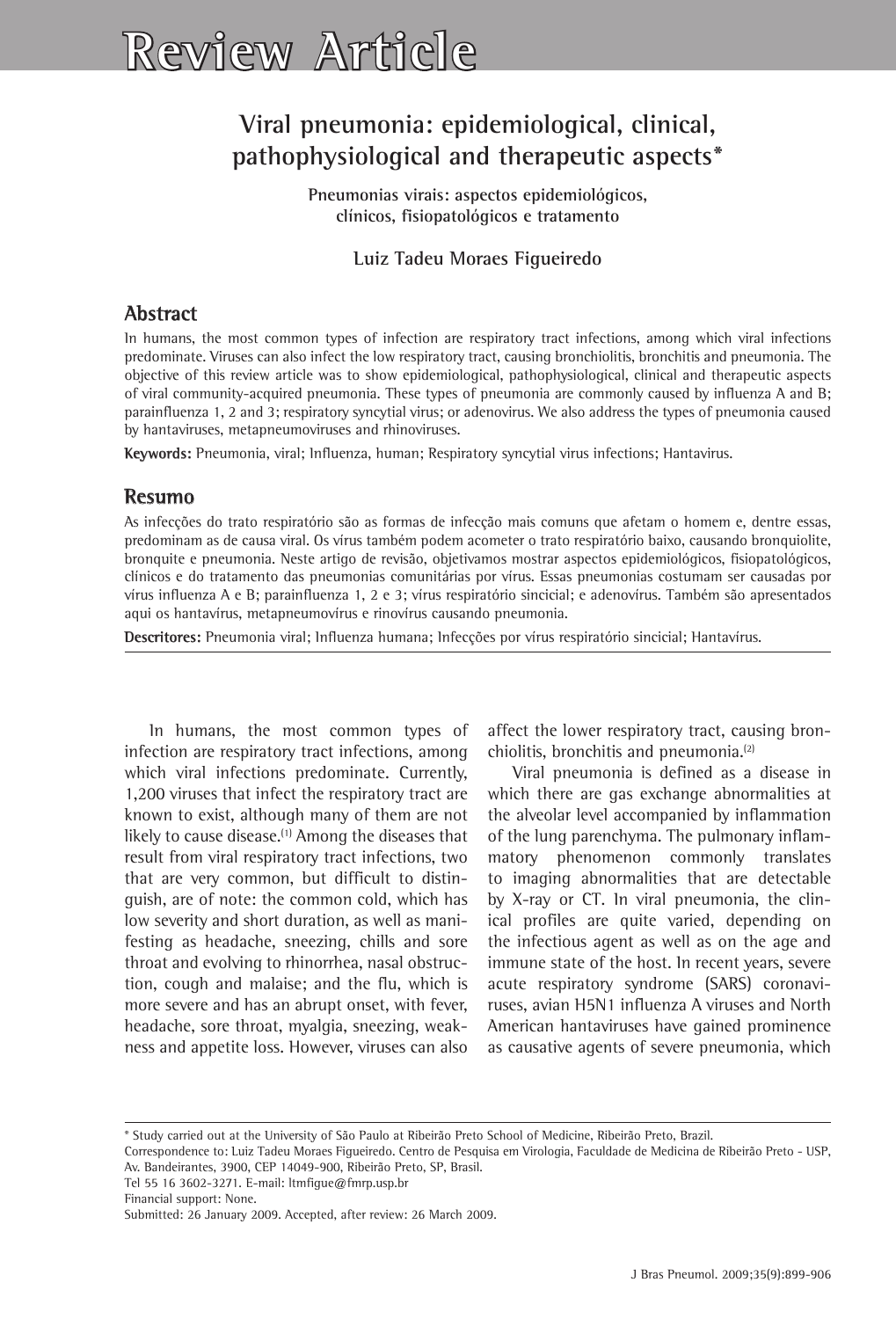leads to respiratory failure and high mortality. $<sup>(1)</sup>$ </sup> However, in addition to causing primary pneumonia, viruses impair the local respiratory tract defense mechanisms by damaging the respiratory tract mucosa, thereby favoring the onset of secondary bacterial pneumonia. In addition, some chronic diseases, such as COPD and heart failure, and even pregnancy have been described as being associated with a greater risk of viral pneumonia.(3)

Viral pneumonia can result from infections that originate from the respiratory tract itself and progress, by contiguity or by aerosol contamination, until reaching the terminal bronchioles (e.g., influenza infections and respiratory syncytial virus—RSV—infections), from infections that originate from the respiratory tract and disseminate systemically, thereby reaching the lower respiratory tract (e.g., measles), or even from infections that originate from other sites and reach the respiratory tract systemically (i.e., cytomegalovirus infections). Studies of the pathogenesis of influenza pneumonia show that the virus, in cases of different degrees of severity, affects pneumocytes as a primary target, causing diffuse alveolar damage. The submucosa is hyperemic, with focal hemorrhages, edema and cell infiltrates, which are associated with the intra-alveolar process and contain neutrophils, mononuclear cells with fibrin and edematous fluid. In a more advanced stage of the infection, there is fibrocellular intra-alveolar organization (bronchiolitis obliterans with organizing pneumonia) with the presence of histiocytes and multinucleated pneumocytes. $(3,4)$  ln the respiratory epithelium, humoral immunity against the influenza viruses is provided by neutralizing antibodies. Regarding the cellular immune response, CD4 T lymphocytes attract immune cells in an MHC class II response, and CD8 T lymphocytes induce an MHC class I response, with production of IFN-γ and TNF, causing lysis of the infected cells and apoptosis.<sup>(5)</sup> In hantavirus cardiopulmonary syndrome (HCPS), interstitial pneumonitis, pulmonary edema and cardiogenic shock, all of which characterize the disease, occur largely due to activation of the immune response, especially that of CD8+ T lymphocytes and macrophages, both of which are producers of inflammatory cytokines. Although the endothelial cells, which are targets of the viral infection, produce IFN antiviral response, many species of hantavirus

can actively inhibit or delay such responses. In addition, hantaviruses have an inhibiting effect on the cell receptors responsible for the maintenance of vascular integrity. More severe clinical profiles have also been associated with high viral loads. Inversely, neutralizing antibodies seem to have a protective effect against the severe forms.(6) Furthermore, in severe RSV pneumonia, high local viral replication, an exacerbated proinflammatory response and a high level of T cell activation have been observed.<sup>(7)</sup>

In patients with pneumonia, there are no clinical criteria that suggest, with proven safety, the viral etiology. In addition, there are difficulties in establishing the general etiologic diagnosis of pneumonia, especially of viral pneumonia, which limits the knowledge about this disease and its causative agents. The classical description of severe viral pneumonia is based on that of the influenza A virus. Patients present with cough that is initially dry but can evolve to the production of pinkish mucous sputum, and respiratory failure, characterized by cyanosis and hypoxia. At examination, patients are found to be acutely ill, showing increased respiratory rate and crackles disseminated through the lung parenchyma projection area, as well as eventually presenting rhinitis and conjunctivitis. In RSV pneumonia, bronchitis and bronchiolitis associated with necrotic mucosal lesion and mucus plugging take on added importance.<sup>(3)</sup> In adults, high fever, leukocytosis with neutrophilia and radiological findings of lobar pneumonia do not predict the viral etiology. Similarly, in children, clinical alterations, such as an axillary temperature > 39°C, and altered complementary test results, such as total neutrophil counts > 8,000/mm3 (hematological test) and well-defined, lobar or segmental pulmonary infiltrates (radiological test) , were analyzed. Those clinical alterations and altered complementary test results were organized so as to, when present, generate grades whose sum, when high, would indicate a high probability of bacterial pneumonia. However, a low grade (lower than 4) would be predictive of the viral etiology in cases of childhood pneumonia.<sup>(8)</sup>

Traditionally, in the diagnosis of respiratory infections, virology laboratories use blood and nasopharyngeal/oropharyngeal swabs or aspirates, which are processed for viral isolation in cell culture, for detection of IgM antibodies,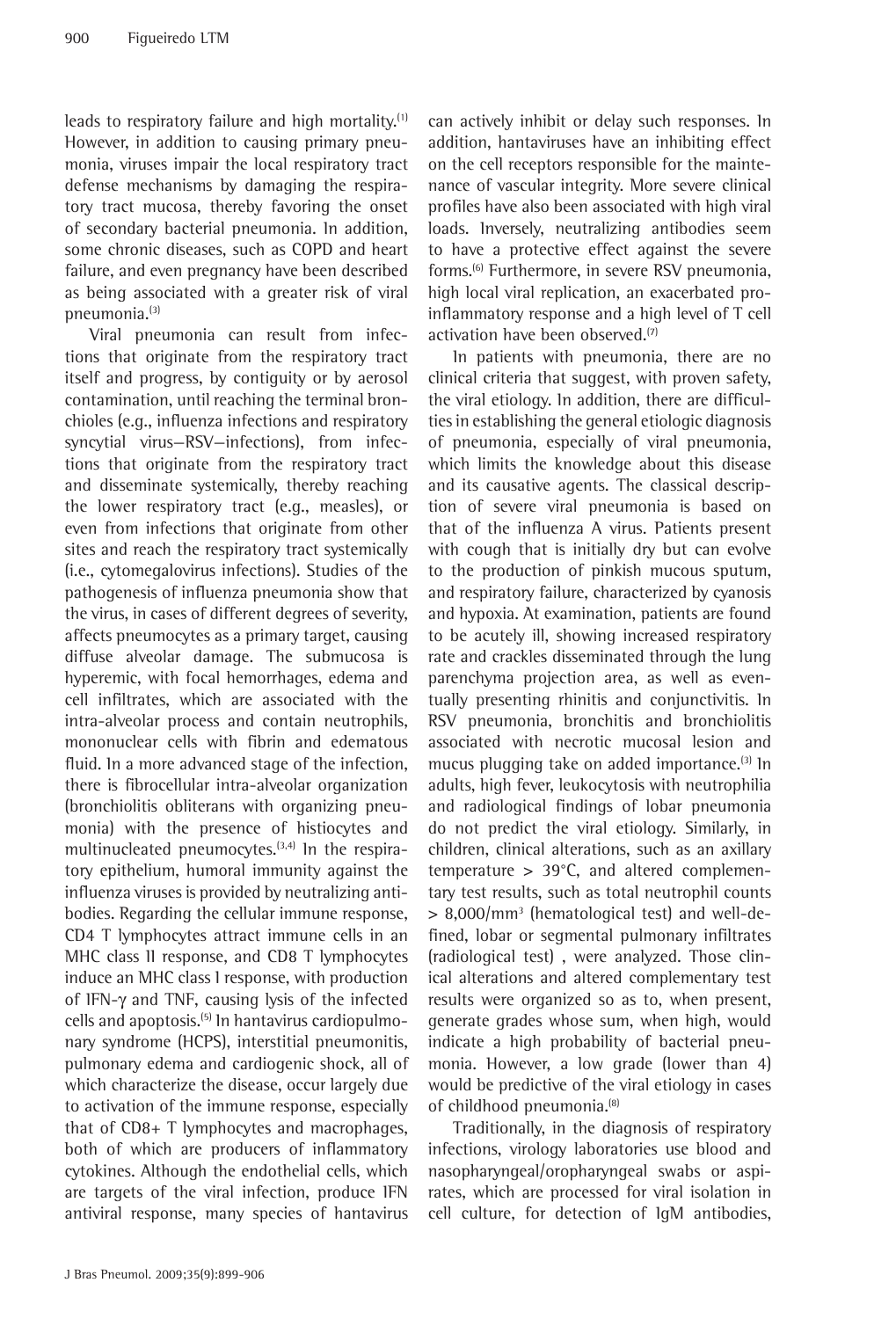suggestive of recent infection, using serological methods and for detection of IgG using immunoenzymatic methods. However, in the last 15 years, highly sensitive techniques for the genomic detection of pathogens in clinical samples, such as PCR and RT-PCR—with their various real-time multiplex variants—as well as microarrays, have become popular. Using variants of those methods, there are various commercial diagnostic kits for detection of respiratory viruses. Therefore, the etiologic diagnosis of viral pneumonia on a large scale is currently possible.

Various viruses are recognized as causative agents of pneumonia. Such viruses can be classified as those causing disease in immunocompetent individuals, which are the object of this review article, and as those acting opportunistically, in the presence of immunodeficiency. In addition, the etiologies of viral pneumonia among immunocompetent individuals depend on the time of the year, since several of these viral infections are seasonal, occurring predominantly in the winter, or even epidemic, as well as also depending on the use of sensitive and reliable diagnostic approaches to viral detection, and here are included molecular methods for genomic detection. Influenza A and B; parainfluenza 1, 2 and 3; RSV; and adenovirus are traditionally known to be causative agents of pneumonia.

There have been few studies of viral infections causing community-acquired pneumonia. However, in recent years, there have been studies of this subject using multiple diagnostic approaches and including the modern techniques

mentioned above. Some of these studies are summarized in Table 1. In a study of 300 adult individuals with community-acquired pneumonia conducted in New Zealand, 28% of the cases were of viral etiology. The viruses detected were rhinovirus (in 10%), influenza A (in 8%), influenza B (in 2%), RSV (in 4%), adenovirus (in 4%), coronavirus (in 2%) and parainfluenza (in 1%). In addition, more than one type of virus was found in some patients. Those authors observed that the patients with viral pneumonia presented more myalgia than did those with bacterial infection. They also observed that simultaneous rhinovirus and pneumococcal infection was associated with more severe pneumonia.(9) In a study of 338 adult individuals with community-acquired pneumonia conducted in Spain, it was demonstrated that 18% presented detectable virus and that the agents found were influenza A (in 44%), parainfluenza (in 18%), influenza B (in 16%), RSV (in 8.2%) and adenovirus (in 8.2%). Those authors observed that, in 66% of the cases of viral pneumonia, the radiological examinations showed alveolar infiltrates, that complaints of cough with expectoration were less frequent in the viral cases and even that most of those patients presented tachypnea (more than 30 breaths/min).<sup>(10)</sup> Communityacquired pneumonia in other age brackets has also been studied in terms of viral etiology. In a study of 75 school-age children with community-acquired pneumonia conducted in Greece, the viruses detected were rhinovirus (in 45%), adenovirus (12%), parainfluenza (8%), influenza (7%), RSV (in 3%) and metapneumovirus (1%). Mixed viral-bacterial infections were found in

| Variable        | Studies of viral community acquired pneumonia |                      |                      |                      |  |
|-----------------|-----------------------------------------------|----------------------|----------------------|----------------------|--|
|                 | Study of 300 adults                           | Study of 338 adults  | Study of 75 children | Study of 107 adults  |  |
|                 | conducted in New                              | conducted in         | conducted in         | > 50 years conducted |  |
|                 | Zealand <sup>(9)</sup>                        | Spin <sup>(10)</sup> | $Greece^{(11)}$      | in Holland $(12)$    |  |
| Frequency       | 28%                                           | 18%                  | NR.                  | NR                   |  |
| Influenza A     | 8%                                            | 44%                  | $70/0^a$             | $13\%$ <sup>a</sup>  |  |
| Influenza B     | 2%                                            | 16%                  |                      |                      |  |
| <b>RSV</b>      | 40/0                                          | 8.2%                 | $3\%$                | 10/0                 |  |
| Rhinovirus      | 10%                                           | NR                   | 45%                  | 3%                   |  |
| Parainfluenza   | 10/0                                          | 18%                  | 8%                   | $1\%$                |  |
| Adenovirus      | 40/0                                          | 8,2%                 | 12%                  | 0,5%                 |  |
| Coronavirus     | 2%                                            | NR                   | NR.                  | 50/0                 |  |
| Metapneumovirus | N <sub>R</sub>                                | NR                   | 10/0                 | NR                   |  |

**Table 1 -** Studies of viral community-acquired pneumonia.

NR: (information) not reported; and RSV: respiratory syncytial virus. ªInfluenza A and B.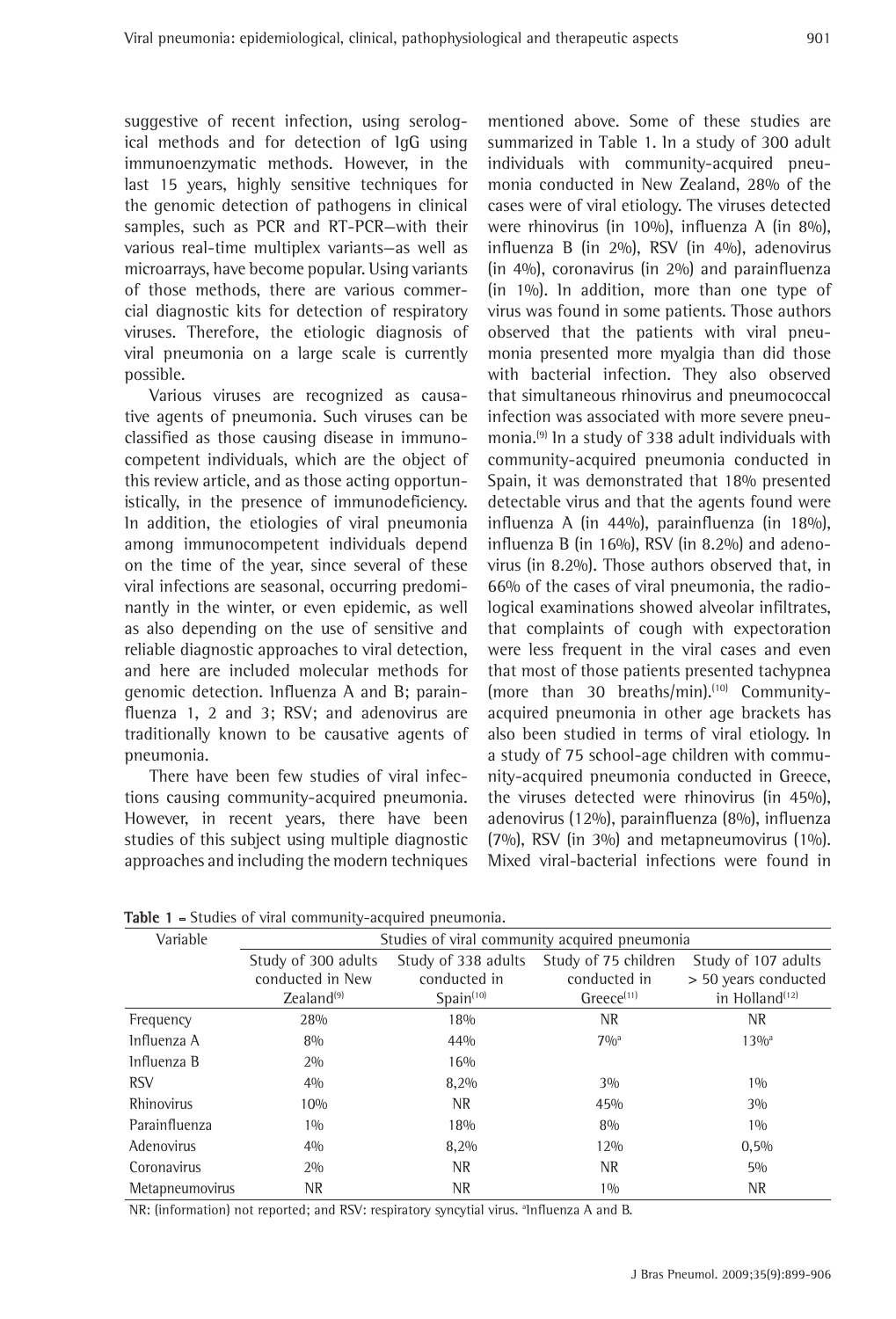$35%$  of the cases.<sup> $(11)$ </sup> Regarding individuals over 50 years of age with community-acquired pneumonia, a study of 107 patients conducted in Holland revealed, using RT-PCR and real-time PCR as methods for rapid diagnosis, the presence of influenza virus (in 13%), coronavirus (in 5%), rhinovirus (in 3%), parainfluenza (in 1%), RSV (in 1%) and adenovirus (in  $0.5\%$ ).<sup>(12)</sup> It has been reported that influenza A and RSV are the most common viruses in elderly patients with viral pneumonia in the United States.<sup>(13)</sup>

Therefore, influenza A and B, RSV, parainfluenza, metapneumovirus, coronavirus, rhinovirus, hantavirus and adenovirus are among the viruses that cause community-acquired pneumonia. A chart with the structure of these viruses is shown in Figure  $1.(14)$ 

Influenza viruses, which belong to the Orthomyxoviridae family, are enveloped, have 8 single-stranded RNA segments and are classified as types A, B and C. The two glycoproteins of the viral envelope are the target of the immune



**Figure 1 -** Viruses that cause pneumonia and families to which they belong. With the exception of adenoviruses, all of them are single-stranded RNA viruses. Adapted from Flores.<sup>(14)</sup> SARS: severe acute respiratory syndrome; and RSV: respiratory syncytial virus.

response of the host with the production of neutralizing antibodies. The viral infection is initiated by the action of viral hemagglutinin, which binds, in the cell membrane, to sialic acid residue. At the same time, neuraminidase, which is another viral protein, cleaves the sialic acid, allowing the release and spread of viruses recently produced by the infected cell. Currently, at least 16 antigenically specific hemagglutinins (H1-H16) and 9 neuraminidases (N1-N9) are known. Influenza A viruses with H1-H3 are the causative agents of most of the cases in humans. The other hemagglutinins are associated with viruses of aquatic birds or of other mammals. The antigenic variations in H and N contribute to the epidemic nature of the influenza viruses by two mechanisms: minor antigenic variations (drift) that alter epitopes targeted by neutralizing antibodies; and major antigenic variations (shift) that occur by shuffling of viral genomic segments when there is simultaneous infection with two types of influenza viruses, resulting in the production of a mutant. This was the case of the viruses that caused pandemics in 1918 (H1N1), 1957 (H2N2) and 1969 (H3N2). Influenza A epidemics usually occur annually, during the winter, lasting for 6 to 8 weeks in the area and producing cases of varying severity. Viral transmission occurs via aerosolized droplets from cough or sneeze of infected individuals, and the onset of the disease occurs after a period of incubation of 2-3 days. This efficient mechanism of transmission, associated with a short period of incubation, results in major and explosive epidemics of this viral infection.<sup>(15)</sup> Avian influenza H5N1 appeared, in the last decade, as a threat that could cause a severe pandemic. The virus, originating from Asia, spread through migrating aquatic birds and caused hundreds of infections in humans, resulting in severe and highly lethal pneumonia, in different regions of the world. However, to date, the avian H5N1 virus has not been found to be adapted for human-to-human transmission via respiratory secretions.<sup>(16)</sup>

Belonging to the Paramyxoviridae family, RSVs are enveloped, have single-stranded nonsegmented RNA, are classified into two antigenic groups, A and B, both of which can cause outbreaks, and are associated with bronchiolitis in childhood. The genome of RSVs is more stable and does not have high mutagenic activity,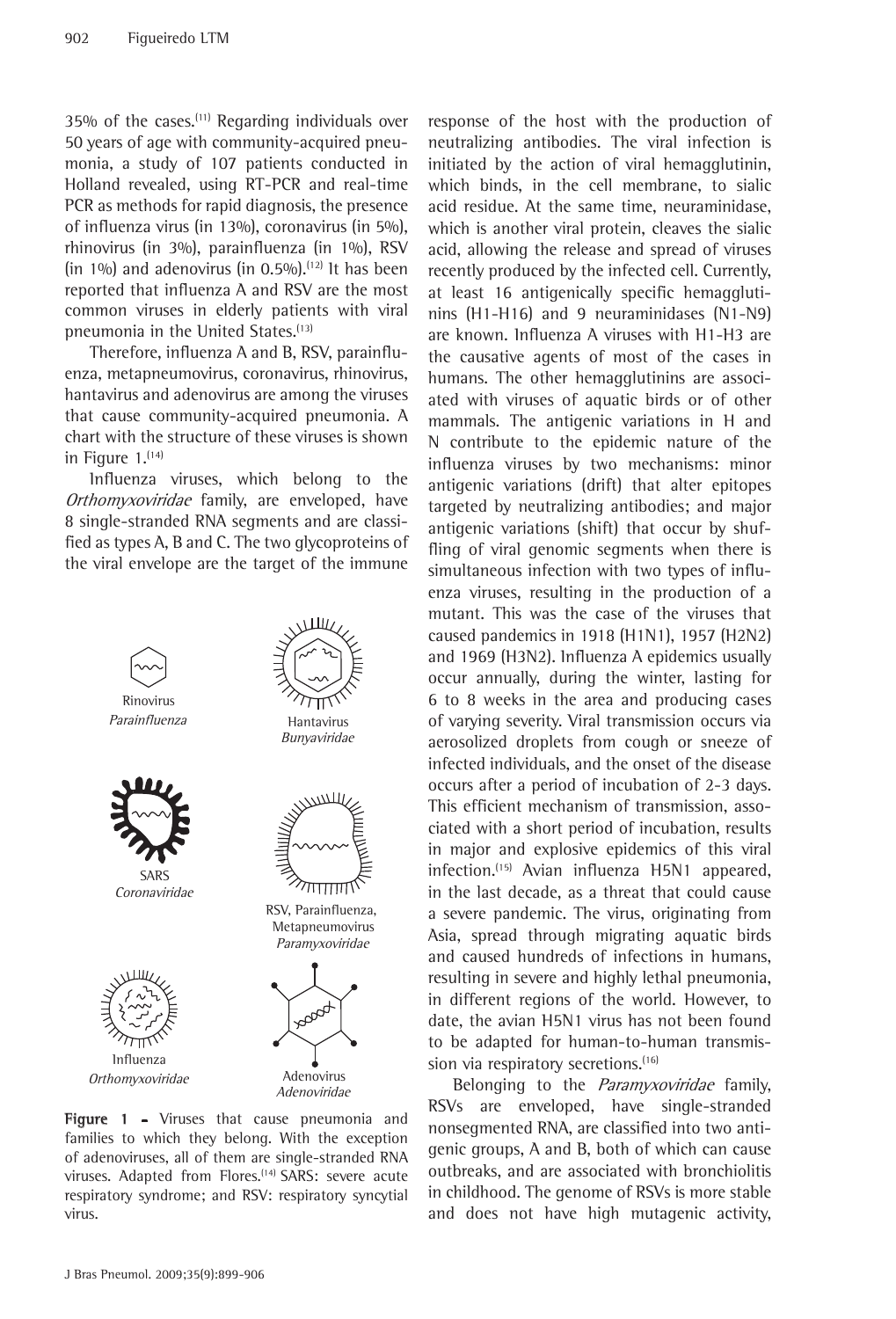when compared with that of influenza viruses. In addition, RSV infections induce incomplete immunity, and RSV reinfection usually causes mild respiratory disease. The rate of occurrence of pneumonia and more severe profiles increases with age. Among elderly individuals residing in nursing homes, 10% are expected to be infected with RSV each year, and, of those, 10% are expected to develop pneumonia.<sup>(17)</sup>

Parainfluenza viruses, similarly to RSVs, belong to the Paramyxoviridae family and are associated with bronchitis and pneumonia in suckling infants. Three viral types, numbered from 1 to 3, are recognized, causing 4-14% of respiratory infections. These viruses produce recurring infections, including in adult life, causing pneumonia in young individuals and bronchopneumonia in elderly individuals.(18)

Human metapneumoviruses, similarly to parainfluenza viruses and RSVs, belong to the Paramyxoviridae family. They were described recently (in 2001), are globally distributed and have been found to cause bronchiolitis and pneumonia in suckling infants.<sup>(19)</sup> In young adults, they cause colds, flu and exacerbation of asthma attacks. Metapneumovirus respiratory infections also occur in elderly individuals with cardiopulmonary diseases.(13)

Coronaviruses, which belong to the Coronaviridae family, are commonly associated with colds, and their laboratory isolation is difficult. The OC43 and 229E strains are the most common, having been described in all age brackets. In 2002, a new coronavirus appeared in China, causing a new disease, which was designated SARS. This disease spread rapidly around the world through travelers coming from China, causing pneumonia presenting as respiratory failure and high mortality, and was initially considered a major public health threat worldwide. However, probably due to the fact that the virus was not easily transmitted, the epidemic decreased in a few months.<sup>(20)</sup>

Rhinoviruses, which belong to the Picornaviridae family, are the most common causative agents of colds, which occur among individuals of all ages and throughout the year. The role of rhinoviruses as primary causative agents of pneumonia is controversial. However, rhinoviruses have been recovered from the lower airways of neonates and immunocompromised patients with pneumonia.(21)

Hantaviruses belong to the *Bunvaviridae* family. Hantavirus infection in humans leads to HCPS, an emerging disease in the Americas, caused by inhalation of aerosolized excreta from wild rodents (*Siamodontinae*) contaminated with these viruses. In Brazil, HCPS has occurred since 1993, and, as of 2008, approximately 1,100 cases had been reported. The Araraquara, the Juquitiba, the Castelo dos Sonhos, the Rio Mearim and the Laguna Negra-símile hantaviruses are known to be causative agents of the human form of the disease in Brazil. The analysis, between 1998 and 2007, of a sample of 70 patients with HCPD in the region of Ribeirão Preto, a city in the state of São Paulo, Brazil, revealed a higher incidence of the disease between April and September, the dry season. Of those patients, 75.7% were male, and the mean age was 35.8  $\pm$  11.7 years. After an incubation period of 2 to 30 days, those patients presented the following: dyspnea (in 87%); fever (in 81%); cough and headache (in 44% and 34%, respectively), for 3-6 days (mean, 4 days); symptoms accompanied by tachycardia (in 81%); arterial hypotension (in 56%); a decrease in Sa $0_{_2}$  (in







**Figure 2 -** Radiological evolution of hantavirus cardiopulmonary syndrome in an adolescent who was infected with the Araraquara hantavirus and survived the disease. Note the progression of the extensive and diffuse bilateral pneumonia that evolved to alveolarization, accompanying the respiratory failure presented by the patient, who underwent intubation and mechanical ventilation. Also note the progressive reduction of the pulmonary opacification in the convalescent phase.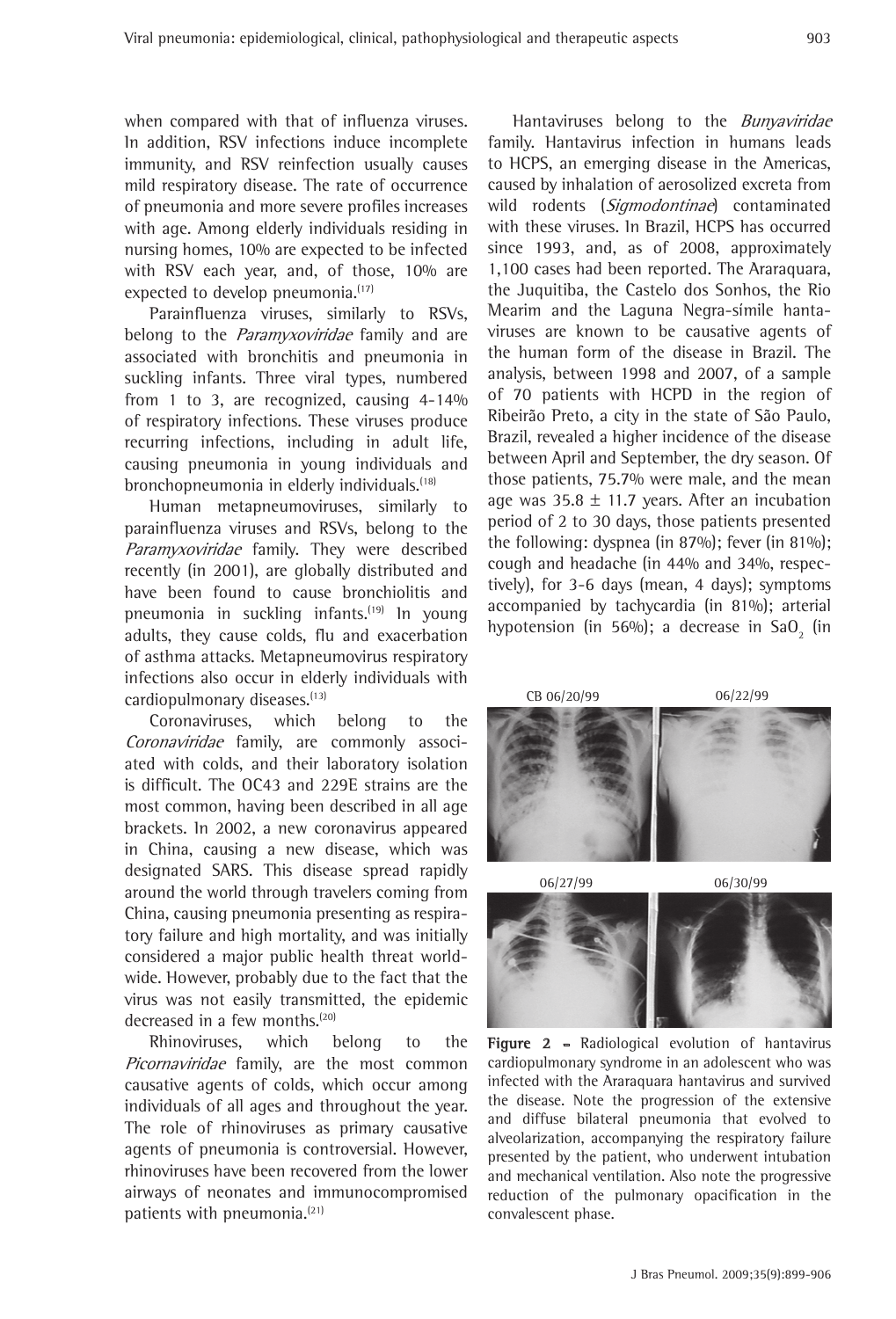49%); metabolic acidosis (in 57%); lymphocytopenia (in 51%); hematocrit > 45% (in 70%); leukocytosis with a left shift (in 67%); increased serum creatinine (in 51%); and increased serum urea (in 42%). In addition, they presented radiological alteration with bilateral diffuse interstitial opacification between the first and the fourth day of disease and subsequent alveolarization, as shown in Figure 2. The progression to respiratory failure, arterial hypotension and shock occurred 24-48 h after the onset of symptoms, and the highest frequency of deaths occurred on the fourth day of disease. Increased hematocrit and thrombocytopenia were signs strongly suggestive of the disease. The working diagnosis of atypical pneumonia was associated with a good prognosis ( $p = 0.0136$ ), whereas parenteral fluid resuscitation of more than 2,000 mL and arterial hypotension were associated with a bad prognosis ( $p = 0.0286$  and  $p = 0.0453$ , respectively). Contact with infected rodents proved to be a risk factor for transmission and morbidity  $(p = 0.0198)$ . In the sample of individuals with HCPS caused by the Araraquara virus, the mortality rate was 54.3%.<sup>(22)</sup>

Adenoviruses, DNA viruses that belong to the Adenoviridae family, occur worldwide. Adenoviruses of 52 serotypes can be the cause of asymptomatic infections, pharyngitis, keratoconjunctivitis, gastroenteritis, hemorrhagic cystitis, meningoencephalitis, hepatitis, myocarditis and severe disseminated disease. Severe pneumonia caused by serotype 14 has been described in adults and children with mild or moderate COPD.(23)

The treatment of viral pneumonia depends on the severity of the profile and on the infecting agent. General support measures, especially those with ventilation, for the treatment of hypoxia, can be critical for patient survival. The high frequency at which bacterial infections are associated with viral infections makes it possible that, after microbiological examination, antibiotics are indicated in such cases. Antiviral therapy is indicated in severe cases and in immunocompromised individuals, based on diagnostic tests for viruses. This therapy is usually more efficient when it is initiated early, at the onset of symp $t \text{oms}$ . $(3)$ 

Four antiviral drugs (amantadine, rimantadine, zanamivir and oseltamivir) can be used in the treatment of influenza virus infections. Amantadine and rimantadine are active against influenza A virus. Zanamivir and oseltamivir are active against influenza A and B. These drugs, when administered in the first 48 h after disease onset, reduce the severity of the disease and the symptoms. Zanamivir and oseltamivir can

**Table 2** - Antiviral drugs used in the treatment of pneumonia.<sup>(3,13)</sup>

| Etiology of the   | Drugs                                                                            | Dose schedule                                                                                                                                                                                                                                        | Side effects                                                                                      |
|-------------------|----------------------------------------------------------------------------------|------------------------------------------------------------------------------------------------------------------------------------------------------------------------------------------------------------------------------------------------------|---------------------------------------------------------------------------------------------------|
| pneumonia         |                                                                                  |                                                                                                                                                                                                                                                      |                                                                                                   |
| Influenza A and B | M <sub>2</sub> inhibitors<br>(amantadine and<br>rimantadine)                     | Amantadine - 100 mg orally twice a day for<br>5 days or for 7 days in those over 65 years<br>of age<br>Rimantadine - 200 mg orally once a day<br>for 5 days                                                                                          | Amantadine and<br>rimantadine: nervousness;<br>anxiety; insomnia; and<br>difficulty concentrating |
|                   | Neuraminidase<br><i>inhibitors<sup>a</sup></i><br>(zanamivir and<br>oseltamivir) | Zanamivir - 10 mg by aerosol twice a day<br>for 5 days<br>Oseltamivir - 75-150 mg orally twice a day<br>for 5 days                                                                                                                                   | Oseltamivir: nausea; gastric<br>discomfort and vomiting                                           |
| <b>RSV</b>        | Ribavirin                                                                        | Ribavirin - 20 mg/mL by aerosol, 18 h/day<br>for 3 to 6 days with a nebulizer (SPAG-2;<br>ICN Pharmaceuticals, Costa Mesa, CA, USA)<br>Vigorous short-term therapy for adults:<br>ribavirin, 60 mg/mL for 2 h, provided via a<br>mask, 3 times a day | Ribavirin: a teratogenic,<br>embryotoxic, mutagenic,<br>carcinogenic and<br>gonadotoxic drug      |
| Parainfluenza     | Ribavirin                                                                        | Same                                                                                                                                                                                                                                                 | Same                                                                                              |
| Adenovirus        | Ribavirin and<br>cidofovir <sup>b</sup>                                          | Same                                                                                                                                                                                                                                                 | Same                                                                                              |

RSV: respiratory syncytial virus. <sup>a</sup>ln the case of influenza B, neuraminidase inhibitors act exclusively. <sup>b</sup>No other information.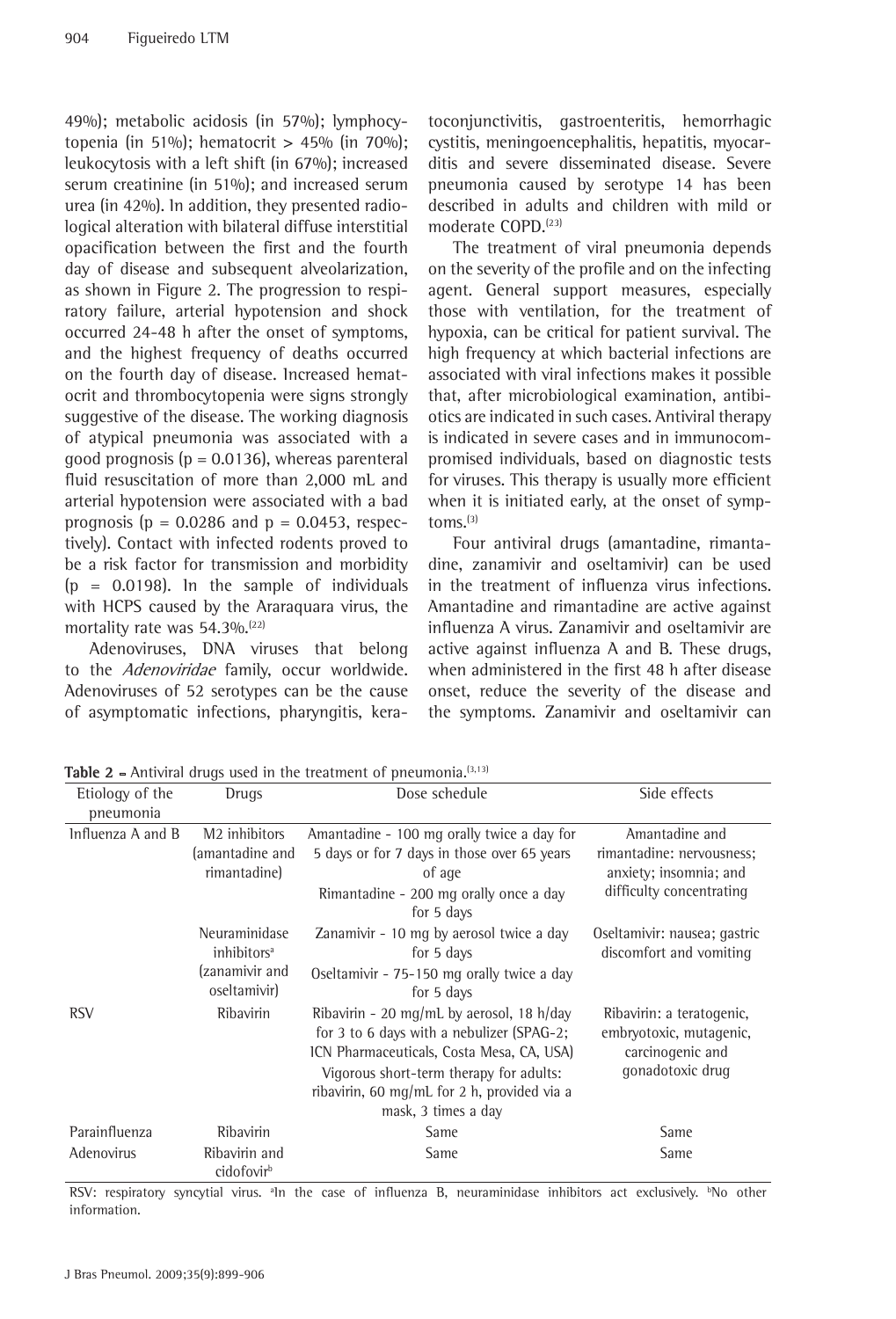induce bronchospasm in patients with obstructive pulmonary disease. However, although its efficacy has yet to be definitely established by scientific studies, antiviral therapy is indicated in patients with influenza pneumonia.<sup>(13)</sup>

In order to prevent the introduction of respiratory viruses that are epidemic and cause severe disease, such as avian H5N1 influenza, it is recommended that the patient be immediately placed in respiratory isolation in an infirmary with negative pressure and air filtration. A minimal number of professionals, always wearing N95 masks and being attentive to handwashing, should deal with the patient. In addition, all of the objects used by the patient should be decontaminated.<sup>(24)</sup>

The treatment of RSV pneumonia includes ventilatory support measures and the use of ribavirin aerosol, as shown in Table 2.

In hantavirus pneumonia, which is always present in HCPS, early clinical suspicion is quite important, since it has an impact on patient survival. This suspicion is based on clinical, laboratory and radiological aspects. Early clinical suspicion allows the rapid institution of cardiorespiratory support measures, since, in this case, there is as yet no specific antiviral therapy. It is recommended that the patient be rapidly transferred to an intensive care unit. Hemodynamic adjustment, using the measurement of pulmonary artery pressure (Swan-Ganz) and careful fluid resuscitation, is indicated in more severe cases. The analysis of the volume infused into 10 patients with HCPS revealed a significant association between volumes over 2,500 mL in the first 24 h of in-hospital care and death. The volume infused tends to concentrate in the lungs, worsening the respiratory failure. Therefore, it is recommended that vasoactive drugs (dobutamine, with or without noradrenaline) be used for hemodynamic stabilization. The early use of these amines is useful in preventing the shock and the myocardial depression that accompany the severe forms of this disease. The use of corticosteroids is controversial in such cases. However, based on the pathophysiological mechanism of the disease, the use of corticosteroids would be beneficial since it reduces the intense inflammatory mediator activity. The ventilatory support should give preference to lung protection strategies, avoiding high FiO<sub>2</sub> and limiting airway pressure to prevent baro-

trauma. Although ribavirin is effective in vitro against hantaviruses, its activity in vivo has yet to be scientifically proven.<sup>(25)</sup>

Regarding the treatment of SARS, in addition to ventilatory support measures, it is recommended that ribavirin, or even a combination of ribavirin, lopinavir/ritonavir and corticosteroids—a combination recommended, based on the reduction in the viral load, as the most effective therapy—be used, although its effectiveness has yet to be confirmed in controlled studies.

The prevention of viral infections that cause community-acquired pneumonia includes, depending on the virus, vaccines and passive immunization. For the prevention of influenza A infections, there are inactivated virus vaccines that are produced in embryonated eggs and have a panel of viruses that circulate in the region.<sup>(26)</sup> In order to prevent RSV infections, especially in high-risk children, the following immunoglobulins are used: RSV-IGIV (RespiGam™; Massachusetts Public Health Biologic Laboratories, Boston, MA, USA) and palivizumab (Synagis®, Abbott, São Paulo, Brazil).<sup>(3)</sup>

#### **References**

- 1. Nolte FS. Molecular diagnostics for detection of bacterial and viral pathogens in community-acquired pneumonia. Clin Infect Dis. 2008;47 Suppl 3:S123-6.
- 2. Eccles R. Understanding the symptoms of the common cold and influenza. Lancet Infect Dis. 2005;5(11):718-25.
- 3. Treanor JJ. Respiratory infections. In: Richman DD, Whitley RJ, Hayden FG. Clinical Virology. Washington: ASM Press; 2002. p.7-26.
- 4. Ng WF, To KF, Lam WW, Ng TK, Lee KC. The comparative pathology of severe acute respiratory syndrome and avian influenza A subtype H5N1--a review. Hum Pathol. 2006;37(4):381-90.
- 5. Thomas PG, Keating R, Hulse-Post DJ, Doherty PC. Cell-mediated protection in influenza infection. Emerg Infect Dis. 2006;12(1):48-54.
- 6. Borges AA, Figueiredo LT. Atualização de conhecimentos sobre a patogênese da síndrome pulmonar e cardiovascular por hantavírus. Rev Patol Trop. 2007;36(3):191-204.
- 7. Buchholz UJ, Ward JM, Lamirande EW, Heinze B, Krempl CD, Collins PL. Deletion of nonstructural proteins NS1 and NS2 from pneumonia virus of mice attenuates viral replication and reduces pulmonary cytokine expression and disease. J Virol. 2009;83(4):1969-80.
- 8. Moreno L, Krishnan JA, Duran P, Ferrero F. Development and validation of a clinical prediction rule to distinguish bacterial from viral pneumonia in children. Pediatr Pulmonol. 2006;41(4):331-7. Erratum in: Pediatr Pulmonol. 2006;41(5):494.
- 9. Jennings LC, Anderson TP, Beynon KA, Chua A, Laing RT, Werno AM, et al. Incidence and characteristics of